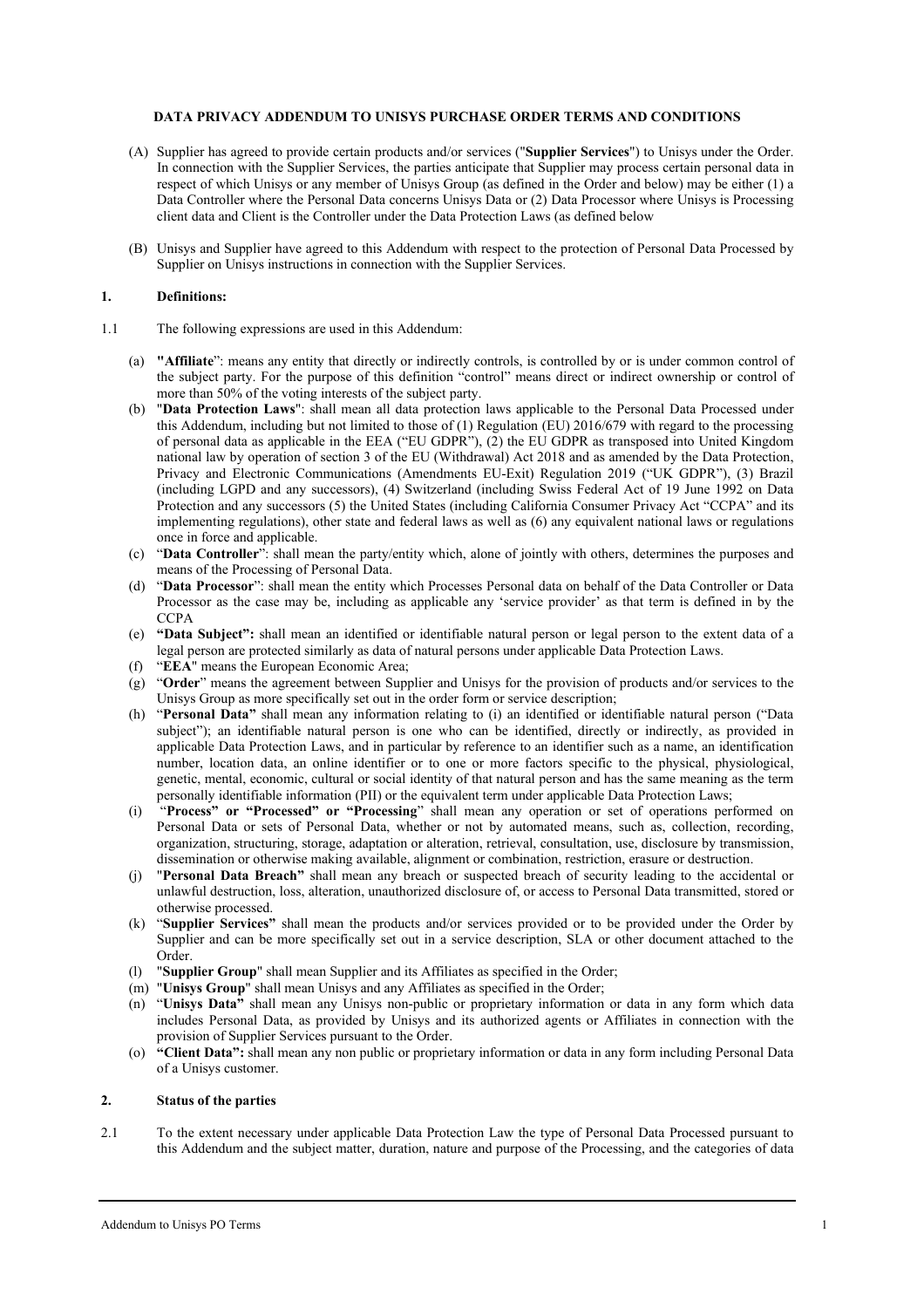subjects, will be described in Exhibit A to this Addendum upon execution of the Order and/or at Unisys first request;

- 2.2 Each of Unisys and Supplier warrant in relation to Personal Data that it will (and will procure that any of its staff and/or subcontractors) comply with applicable Data Protection Laws. Unisys is responsible for compliance with Data Protection Laws of its instructions.
- 2.3 In respect of the parties' rights and obligations under this Addendum regarding the Personal Data, the parties hereby acknowledge and agree that Unisys can be either (1) a Data Controller when Unisys Data is processed or (2) Processor when Client Data is processed which will be specified in the Order. Supplier is in any case a (third party) Data Processor and accordingly Supplier agrees that it shall process all Personal Data exclusively in accordance with its obligations pursuant to this Addendum and Unisys instructions.
- 2.4 Each of Supplier and Unisys shall notify to each other an individual within its organization authorized to respond from time to time to enquiries regarding the Personal Data and Processing under the Order and each of Supplier and Unisys shall deal with such enquiries promptly at the given address of such contact person.

## **3. Supplier obligations**

- 3.1 With respect to all Personal Data, Supplier warrants that it shall:
	- (a) only process the Personal Data in order to provide the Supplier Services and in accordance with Unisys' written instructions as represented by the Order and this Addendum; Unisys may issue additional instructions taking into consideration the nature and purpose of the Supplier Services. If in Supplier's opinion any instruction(s) infringe Data Protection Law Supplier will inform thereof as soon as reasonably practicable upon becoming aware.
	- (b) in the unlikely event that applicable law requires Supplier to process Personal Data other than pursuant to Unisys' instruction, Supplier will notify the Unisys point of contact (unless prohibited from so doing by applicable law).
	- (c) implement and maintain appropriate technical and organizational measures and procedures to ensure a level of security appropriate to the risks taking into account the state of the art technology, the implementation costs and nature, scope and risks that are presented by the Processing, in particular protection against accidental or unlawful destruction, loss, alteration, unauthorized disclosure of, or access to Personal Data. Such measures include at a minimum the measures set forth in the Data Security Addendum to the Unisys Purchase Order Terms and Conditions. Unisys reserves the right to restrict, monitor and/or terminate access to its systems and network at any time.
	- (d) take reasonable steps to ensure that only authorized personnel have access to such Personal Data, have the necessary professional skills and competence to perform such activities and that any persons whom it authorizes to have access to the Personal Data are under obligations of confidentiality;
	- (e) promptly notify Unisys if Supplier receives a request from a data subject to access, rectify or erase that person's Personal Data or if a data subject objects to the Processing of, or makes a data portability request in respect of, such Personal Data ("**Data Subject Request**"). Supplier shall not respond to a Data Subject Request without Unisys's prior written consent except to confirm that such request relates to Unisys, to which Unisys hereby agrees. To the extent Unisys does not have the ability to address a Data Subject Request, Supplier shall upon Unisys' request provide reasonable assistance to facilitate such Data Subject Request to the extent Supplier is able to, consistent with applicable law.
	- (f) provide such assistance as Unisys reasonably requests in relation to Client's obligations under Data Protection Laws with respect to (1) data protection impact assessments (ii) Supplier' compliance with its obligations under Data Protection Law with respect to the security of Processing and or other obligations in relation to data transfers to third countries (iii) Data Subject requests or requests from authorities relating to the Processing under this Addendum.

## **4. Incidents and breach notification**

- 4.1 Supplier shall without undue delay and within 24 hours upon becoming aware notify Unisys by telephone to Supplier's primary business contact and via email at *unisysglobalprivacy@unisys.com* of any actual or alleged incident of unauthorized or accidental disclosure of or access to any Personal Data;
	- (a) promptly provide Unisys with reasonable cooperation and assistance in respect of the Personal Data Breach and all information in Suppliers' possession, including the possible cause and consequences of the breach, the categories of Personal Data involved, the categories and approximate number of Data Subjects concerned, a summary of the likely consequences of the Personal Data Breach, and the measures taken by Supplier to mitigate any damage;
	- (b) not make any announcement about the Personal Data Breach without the prior written consent from Unisys, unless required to make a disclosure or announcement by applicable Data Protection Law;
	- (c) if Unisys determines that a Personal Data Breach must be notified to any supervisory authority and/or Data Subjects and/or the public, Unisys will notify Supplier before the communication is made and supply Supplier with copies of any written documentation to be filed with the supervisory authority and of any notification Unisys proposes to make (whether to any supervisory authority, data subjects the public or portions of the public) which references Supplier, its security measures and/or role in the Personal Data Breach, whether or not by name. Subject to Client's compliance with any mandatory notification deadlines under Data Protection Law; Unisys will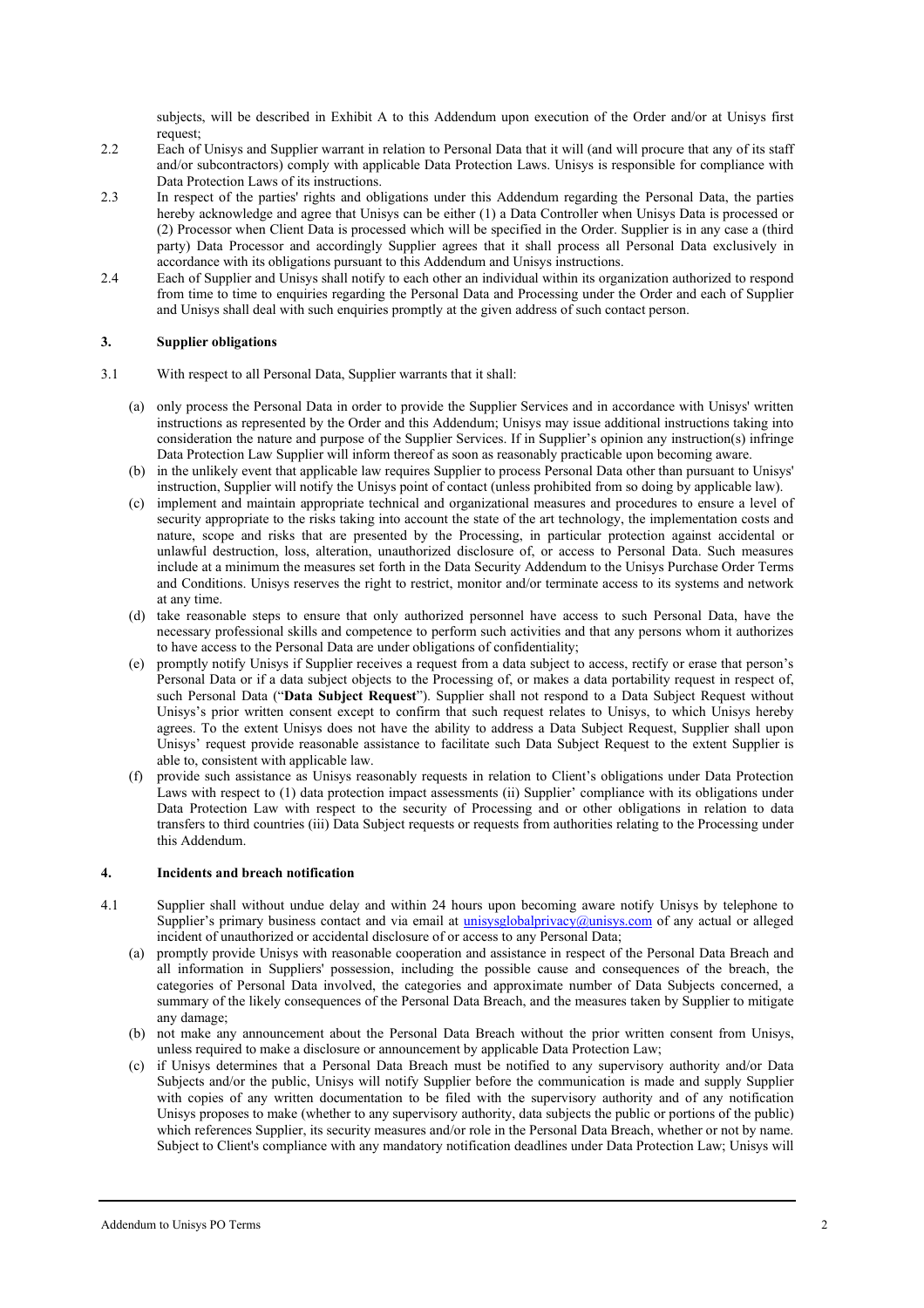consult with Supplier in good faith and take account of any clarifications or corrections Supplier reasonably requests to such notifications and which are consistent with the Data Protection Law;

- 4.2 If the Personal Data Breach was a result of Supplier's or Authorized Persons' negligence or breach of the requirements of this Addendum, Supplier shall bear all costs associated with (i) the investigation and resolution of the Personal Data Breach; (ii) notifications to individuals, regulators, or others; and (iii) any other remedial actions required by law, recommended by a governmental body or agreed to by the Parties.
- 4.3 If the Personal Data Breach affected Personal Data of US Data Subjects in addition to the above and where available, Supplier agrees to bear the costs associated with i) the provision of two years of credit monitoring by a reputable provider from the date of notification to the individual; and (ii) establishing a toll-free number and call center for affected individuals to receive information.

# 5**. Sub-processing**

- 5.1 Unisys grants general authorization to Supplier to appoint Supplier Affiliates as processors for the Supplier Services; Supplier will inform Unisys about the locations of these Affiliates upon Unisys request.
- 5.2 Supplier will maintain a list of other processors engaged by Supplier ("sub-processors") for the Processing and inform Unisys thereof upon execution of the Order in which case Unisys has deemed to provide general authorization for use of the sub-processors on that list. If such list has not been provided by Supplier upon execution of the Order, Supplier will need Unisys written authorization prior to engaging any sub-processor.
- 5.3 Supplier will notify Unisys of new or replacement sub-processors prior to them starting sub-Processing of Personal Data. If Unisys has a reasonable objection to any new or replacement sub-processor, it shall notify Supplier of such objections in writing within fourteen (14) days of the notification and the parties will seek to resolve the matter in good faith. If Supplier is able to provide the Supplier Services to Unisys in accordance with the Order without using the sub-processor to which Unisys´ objection relates and decides in its discretion to do so, then Unisys will have no further rights under this clause 5.3. in respect of the proposed use of the subprocessor. If Supplier requires to use the sub-processor and is unable to satisfy Unisys as to the suitability of the sub-processor or the documentation and protections in place between Supplier and the sub-processor within sixty (60) days from Unisys' notification of objections, Unisys may within thirty (30) days of the end of the sixty-day period terminate the applicable Order.

## **6. Data Transfers**

- 6.1 Supplier may transfer Personal Data across borders as required for the Services after having obtained Unisys written authorization and such transfer shall be made solely in compliance with Data Protection Laws governing the transfer of such Personal Data to/from foreign jurisdictions. To the extent required by Data Protection Law Supplier will ensure to provide a valid legal transfer mechanism for transfer of Personal Data.
- 6.2 To the extent the provisioning of Services involves a transfer of Personal Data subject to EU/UK GDPR outside the European Economic Area (EEA) and/or UK to a country not recognized by the European Commission and/or UK as providing an adequate level of protection such transfer shall be made on the basis of relevant Module of the New Standard Contractual Clauses ("New SCC's" as adopted by EC decision June 4, 2021) and/or UK SCC's as released March 2022 in each case where Supplier is considered to be a Data Importer. Then relevant module of the SSC's and/or UK SSC's are hereby incorporated by reference.
- 6.3 Supplier shall, upon Unisys' request, promptly execute supplemental data Processing agreement(s) with Unisys or any of its Affiliates or take other appropriate steps to address transfer restrictions and other applicable requirements if Unisys concludes that such steps are necessary to address Data Protection Laws applicable to Unisys or Unisys Client(s).

## **7. Audit and records**

- 7.1 Supplier shall, to the extent required under applicable Data Protection Law keep records of Processing and make these available to Unisys upon request as well as provide such information as Unisys may reasonably request with a view to demonstrating Supplier's compliance with the obligations of a Data Processor in relation to its Processing of Personal Data.
- 7.2 Supplier shall allow Unisys or an independent third party auditor, upon reasonable advance written notice up to once per year (or more frequently to the extent required under applicable Data Protection Laws, to audit Suppliers' security systems and processes applicable to the Services to ascertain Supplier's compliance with applicable Data Protection Laws and this Addendum subject to the following conditions: (a) the audit shall be at Unisys's cost and limited to five business days, (b) the audit shall be subject to Supplier's security and site access rules and cannot disrupt Supplier provision of services, (c) Unisys shall not have any access to other Supplier client data, and (d) third party auditors must sign Supplier standard confidentiality agreement.

## **8. General**

8.1 **Affiliates**: Unisys is entering into this DPA also on behalf of its Affiliates. Unisys will coordinate all communication with Supplier on behalf of its Affiliates with regard to this DPA. Unisys represents that it is authorized to issue instructions as well as make and receive any communications or notifications in relation to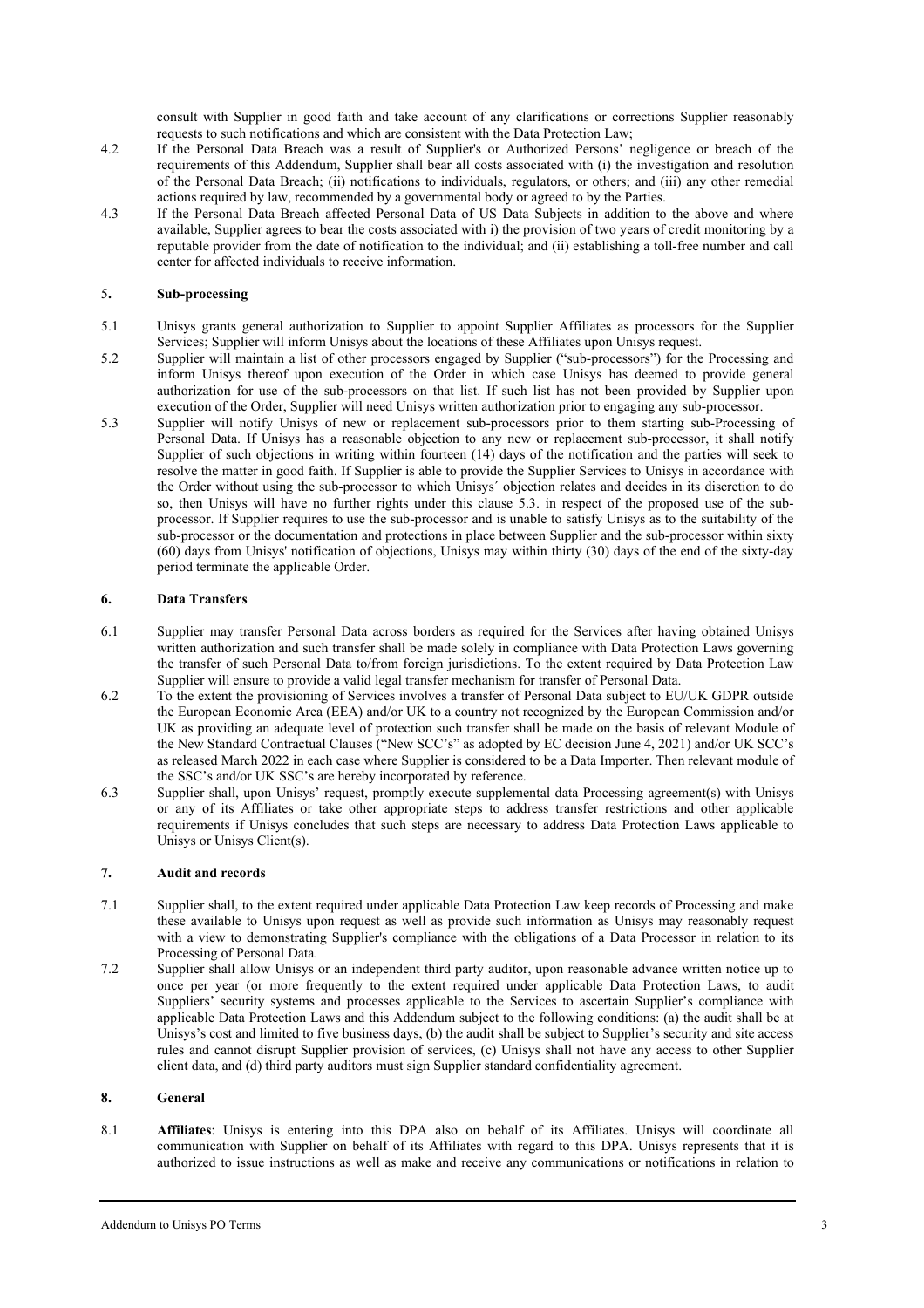this DPA on behalf of its Affiliates. Unisys Affiliates may enforce the terms of the DPA directly against Supplier subject to the following provisions: (i) Unisys will bring any legal action, suit, claim or proceeding which that Affiliate would otherwise have if it were a party to the Agreement (each an "Affiliate Claim") directly against Supplier on behalf of such Affiliate, except where the Data Protection Laws or other applicable laws to which the relevant Affiliate is subject require that the Affiliate itself bring or be party to such Affiliate Claim and (ii) for the purpose of any Affiliate Claim brought directly against Supplier by Unisys of behalf of such Affiliate in accordance with this Section, any losses suffered by the relevant Affiliate may be deemed to be losses suffered by Unisys. If needed for local legal reasons Supplier agrees to enter into a local DPA with the relevant local Affiliate.

- 8.2 This Addendum is without prejudice to the rights and obligations of the parties under the Order which shall continue to have full force and effect. In the event of any conflict between the terms of this Addendum and the terms of the Order, the terms of this Addendum shall prevail so far as the subject matter concerns the Processing of Personal Data in connection with the provision of Services by Supplier to Unisys.
- 8.3 Duration & termination Processing: the duration of the Processing corresponds to the duration of the Order. Upon expiration or termination of the Order Supplier will securely destroy all Personal Data including copies thereof held in its possession and/or control. On request Supplier will send Unisys a written certification that all Personal Data has been destroyed or returned to Unisys.
- 8.4 The Supplier further acknowledges and agrees that on the request of a competent supervisory authority, enforcement or other public or regulatory authority, client, court or tribunal, Unisys may make available to them a summary or representative copy of this Addendum and relevant provisions in this Addendum.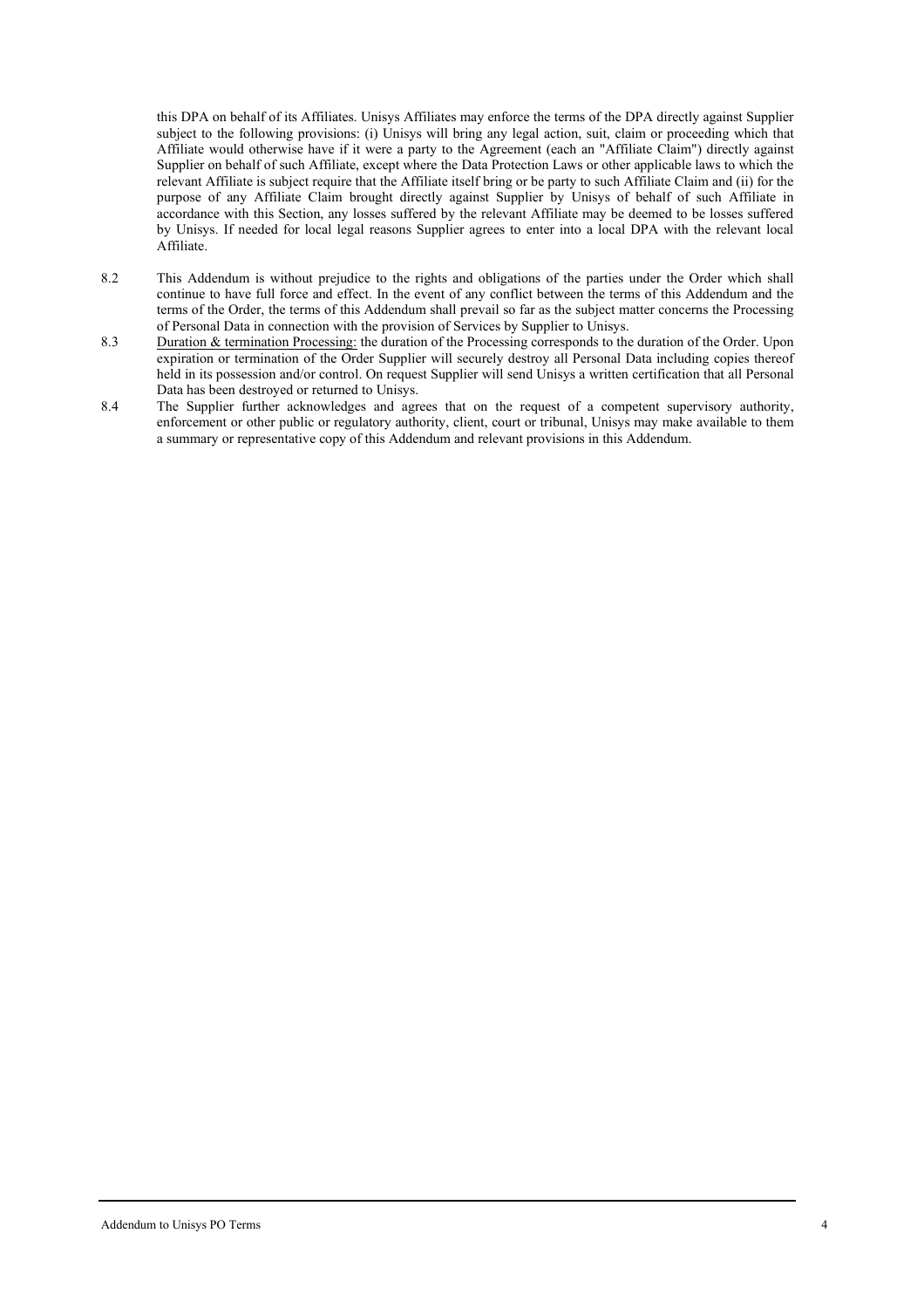## **Exhibit A**

#### **Subject Matter / services concerned**

The services are set out in more detail in the Order and/or service description

## **Nature and purpose of the processing:**

To provide the Unisys Group member the Supplier Services as more specifically set out in the Order and/or service description in accordance with Unisys documented instructions [*examples: licensing services, maintenance/support, subscription, marketing services*].

#### **Data Subjects**

As determined by each member of the Unisys Group pursuant to the scope of the Order and specified in the Order or Service Description.

## **Categories of Data**

This may concern Personal details (such as name, surname, data of birth, contact details), bank details, employment details, gender, marital status and other personal information as may be required for the provision of the Services in the specific country in scope pursuant to the Order and as set out in the Order.

#### **Special Categories of Data**

If the Personal Data Processed concerns "special category data" or "sensitive data", if strictly necessary for the provision of the Services under the Order this will be expressly stated in the Order of Service Description. If this is not stated there will be no Processing of this type of Personal Data.

## **Central Processing Operations (including access from outside the EEA)**

In the Order or Service Description the Processing locations will need to be listed in order to address any data transfer issues.

## **Duration of Processing**

Supplier will continue to process the Unisys Personal Data for the duration of the underlying Order and then comply with its obligations relating to data return/deletion as set out in this Addendum.